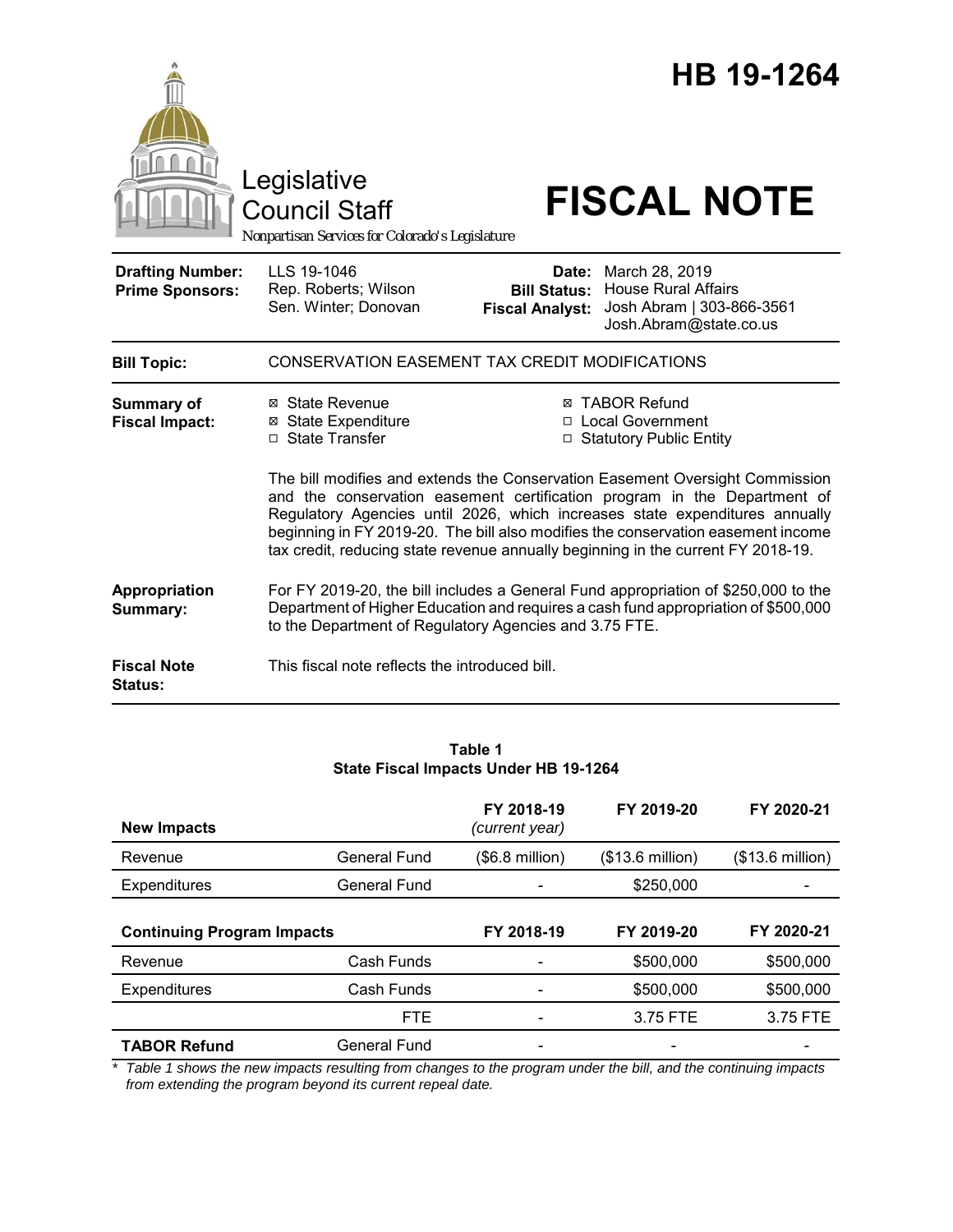March 28, 2019

# **Summary of Legislation**

**Sunset.** Under current law, the Conservation Easement Oversight Commission in the Division of Conservation in the Department of Regulatory Agencies (DORA), and the program to certify conservation easement holders, repeal on July 1, 2019. This bill extends the commission and program until July 1, 2026.

**Conservation easement tax credit certification.** Under current law, the Board of Real Estate Appraisers in the Division of Real Estate in the DORA must establish classroom education and experience requirements for appraisers who prepare a real estate valuation for a conservation easement for which a tax credit is claimed. The board may not issue a tax credit certificate for a conservation easement unless the appraiser who prepared the valuation is in compliance with these education requirements. This bill removes this power and duty from the board.

**Conservation easement income tax credit.** Under current law, a tax credit for a conservation easement donated on or after January 1, 2015, is equal to 75 percent of the first \$100,000 of the property value, and 50 percent for any amount in excess of \$100,000. The credit is capped at \$1.5 million per donation. Beginning with conservation easements donated on or after January 1, 2019, the bill sets the value of the tax credit at 90 percent of the fair market value of the donated portion of the easement, increases the cap to \$5.0 million per donation, and limits the amount of the credit issued per year to \$1.5 million.

**Workgroup.** The bill requires the Division of Conservation in DORA to convene a working group of stakeholders and, in conjunction with the Department of Law (DOL) and the Department of Revenue (DOR):

- propose statutes and regulations for an alternative method to the existing appraisal process for certifying the value of a conservation easement tax credit;
- develop eligibility criteria and a process to provide retroactive tax credits to taxpayers who's conservation easement tax credit claim was denied in whole or in part from 2000 to 2013; and
- report recommendations to the General Assembly no later than December 1, 2019.

The bill repeals existing language requiring a similar work group and report by December 1, 2018.

**Disclosures.** Beginning January 1, 2020, the owner of a property who is granting a conservation easement must execute a disclosure, developed by the Division of Conservation and available online that includes, but need not be limited to, an acknowledgment that the easement is being granted in perpetuity. A signed disclosure must be submitted to the division as part of the tax credit application.

**Conservation easement termination**. Under current law, a conservation easement may be released or terminated if the holder of the easement purchases the property outright from the property owner. This bill prohibits termination of a conservation easement under these circumstances if a state income tax credit has been allowed for the easement. If it is determined that conditions on or surrounding a conservation easement have changed to prevent the easement's conservation purposes, a court may terminate the easement at the joint request of both the easement holder and the property owner. Similarly, if the public condemnation of property under a conservation easement renders the easement impossible to fulfill its conservation purposes, the easement may be terminated by the condemnation process.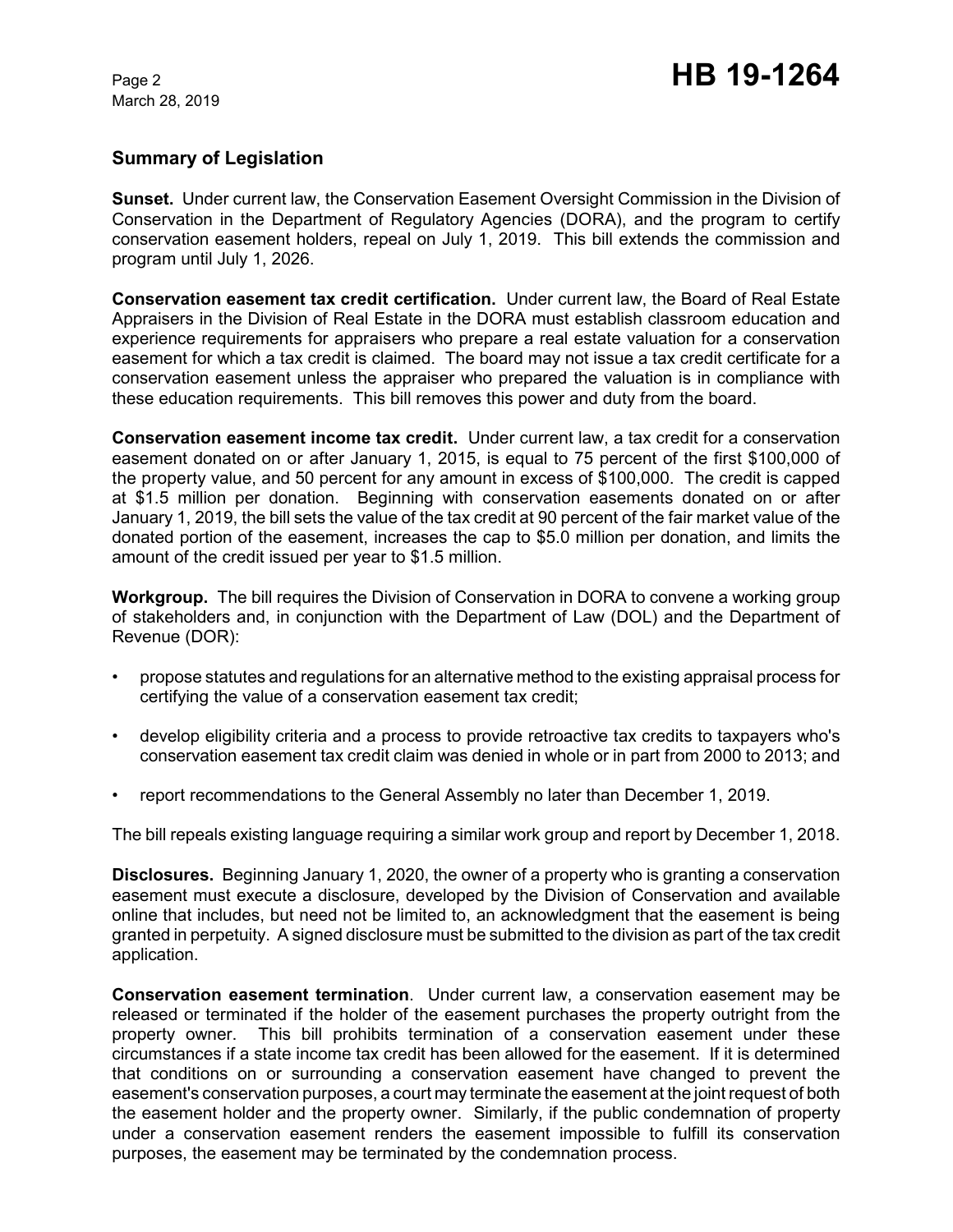March 28, 2019

**COMaP.** The bill allows the Department of Higher Education (DHE) to enter a limited purpose feefor-service contract with Colorado State University to provide public access to the Colorado Ownership, Management, and Protection (COMaP) service, and appropriates \$250,000 General Fund to the DHE for the cost of that contract.

The bill includes conforming amendments, including changes to the current session House Bill 19-1172, which is a recodification of Title 12 without substantive changes.

## **State Revenue**

The bill is expected to decrease state revenue by \$6.8 million in the current FY 2018-19, and by \$13.6 million in FY 2019-20 and subsequent years. The estimate for FY 2018-19 represents a half-year impact for tax year 2019 on an accrual accounting basis. The bill reduces income tax revenue, which is subject to TABOR.

**Credit certifications.** Under current law, the Division of Conservation is expected to certify tax credits for an average of 30 conservation easements per year, and each easement is expected to be valued at approximately \$1.0 million. Current law allows a tax credit of \$525,000 for each \$1.0 million easement. The bill increases the value of the credit to \$900,000 per \$1.0 million easement, allowing an additional \$375,000 in credit per easement, or an estimated \$11.25 million annually beginning in tax year 2019.

Based on the observed increase in conservation easement credit certifications following the tax credit increase under Senate Bill 15-206, the amount of land conserved in an easement is assumed to increase when the value of the credit increases. Because the bill increases the value of the credit by 71 percent, from \$525,000 to \$900,000, for an average donor, the bill is expected to increase the amount of land conserved in easements by 26 percent, based on an observed change in behavior following adoption of SB 15-206. Based on these assumptions, the bill is expected to increase the amount of land added to conservation easements, and the total value of tax credits by an estimated \$7.7 million annually, beginning in tax year 2019. The bill allows credits to be certified for 90 percent of this amount, or an estimated \$6.9 million per year.

**Credit claims**. Because the conservation easement credit is either nonrefundable or partially refundable in all years, the amount of credits claimed against income tax liabilities each year is less than the value of credits certified by the Division of Conservation. Historical data from the DOR indicate that, on average, the amount of credits applied to taxes each year is approximately 75 percent of the total amount of credits certified for the year. Assuming that this share does not change, the bill is expected to decrease state revenue by about \$13.6 million annually, or 75 percent of the anticipated \$18.2 million annual increase in credit certifications.

To the extent that certified credits are claimed by taxpayers more quickly than in the past, the revenue decrease attributable to the bill will be greater than estimated.

## **State Expenditures**

**New program impacts**. The bill allows the Department of Higher Education to enter into a limited purpose fee-for-service contract with Colorado State University to provide public access to the Colorado Ownership, Management, and Protection (COMaP) service, and appropriates \$250,000 General Fund to the DHE for the cost of that contract.